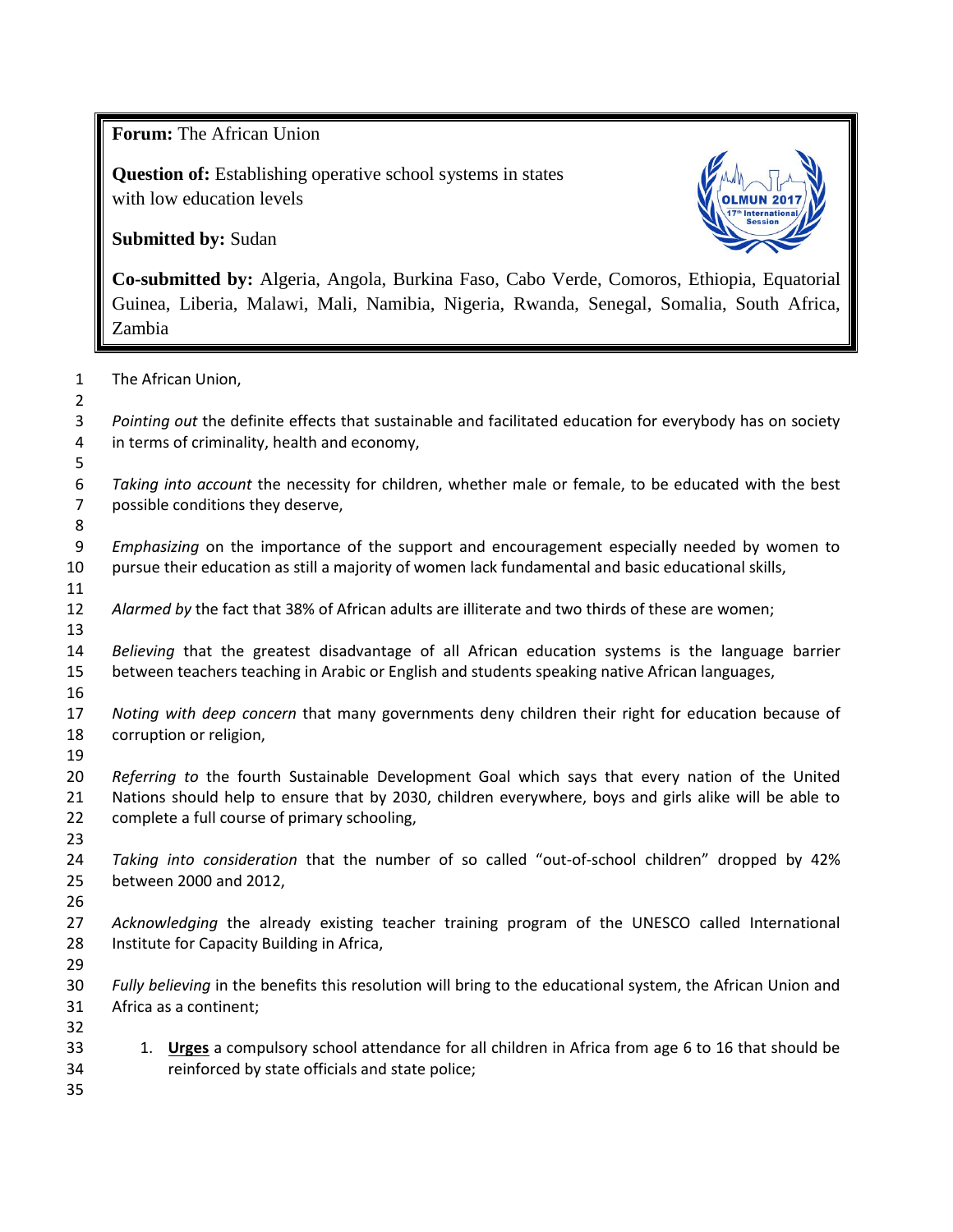| 36 |    | 2. Suggests the establishment of the African Education Program (AEP) that                            |
|----|----|------------------------------------------------------------------------------------------------------|
| 37 |    | a. is responsible for financing and organizing everything mentioned in this resolution,              |
| 38 |    | b. is funded by every nation in the African Union with at least 1% of its GDP,                       |
| 39 |    | decides which countries are in need of support concerning the education level<br>c.                  |
| 40 |    | measured by the illiteracy rate, the average years of schooling and the access to free               |
| 41 |    | education,                                                                                           |
| 42 |    | d. uses its money to build new schools that are freely accessible and equipped with                  |
| 43 |    | classrooms, enough school supplies and sanitary facilities, train new teachers (1 per 35             |
| 44 |    | pupils) and pay their wage in the first 2 years,                                                     |
| 45 |    | e. helps the already existing teachers financially to upgrade their education and trains             |
| 46 |    | some in every language spoken in the supported country,                                              |
| 47 |    | implements the compulsory subject "sexual education" where boys and girls are<br>f.                  |
| 48 |    | educated about sexuality and the concerned biological perspective,                                   |
| 49 |    | is supervised by representatives of AU member states annually;<br>g.                                 |
| 50 |    |                                                                                                      |
| 51 |    | 3. Encourages all UN states, especially financially stronger countries from the AU, as well as the   |
| 52 |    | African Development Bank (ADB), World Bank and UNESCO to contribute into the fund on                 |
| 53 |    | voluntary basis;                                                                                     |
| 54 |    |                                                                                                      |
| 55 |    | 4. Calls for a special education program within the AEP that particularly supports girls, called the |
| 56 |    | African Education Program for Girls (AEPG) by:                                                       |
| 57 |    | building girls-only schools in more densely populated areas with only female teachers<br>a.          |
| 58 |    | and hereby creating a safe-space for girls that is very important in countries where                 |
| 59 |    | women are oppressed,                                                                                 |
| 60 |    | b. teaching the girls about their consent to sexual actions as well as their right to oppose a       |
| 61 |    | forced marriage,                                                                                     |
| 62 |    | c. teaching the high hygienic and health risks of female genital mutilation;                         |
| 63 |    |                                                                                                      |
| 64 |    | 5. Supports the expansion of the construction of educational institution buildings to guarantee      |
| 65 |    | further children's education such as but not limited to:                                             |
| 66 |    | Secondary school buildings,<br>а.                                                                    |
| 67 |    | b. Universities,                                                                                     |
| 68 |    | c. Adult schools;                                                                                    |
| 69 |    |                                                                                                      |
| 70 |    | 6. <b>Encourages</b> the establishment of a daycare-system overviewed by natives, and locally        |
| 71 |    | experienced people in order to relieve girls of household duties and thus enabling them to take      |
| 72 |    | part in educational programs;                                                                        |
| 73 |    |                                                                                                      |
| 74 | 7. | Reminds to the necessity of gender, cultural and racial equality in school to increase the female    |
| 75 |    | literacy rate and as a consequence of that to expand the employment rate of women in the             |
| 76 |    | future;                                                                                              |
| 77 |    |                                                                                                      |
| 78 |    | 8. <b>Further suggests</b> to support companies and universities to                                  |
| 79 |    | Increase the amount of jobs in Africa,<br>a.                                                         |
| 80 |    | b. Visit schools in order to:                                                                        |
| 81 |    | i. Provide the youth with perspectives and motivation to attend school,                              |
| 82 |    | Inform the youth of possible job opportunities;<br>ii.                                               |
|    |    |                                                                                                      |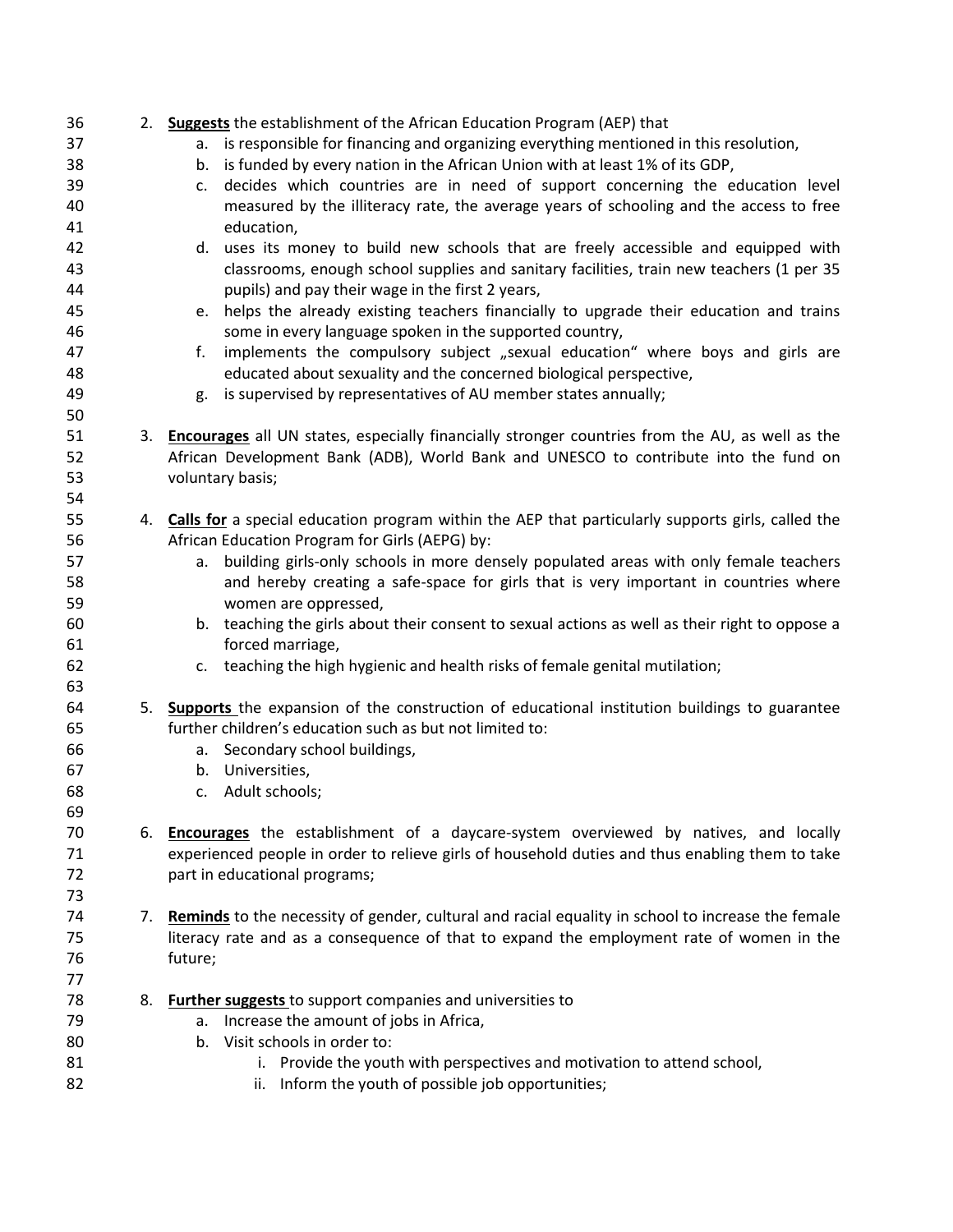| 83<br>84 | 9. Recommends the establishment of an education ministry in every nation in the African Union<br>that is afterwards able to sustain the education system formed by the AEP; |
|----------|-----------------------------------------------------------------------------------------------------------------------------------------------------------------------------|
| 85       |                                                                                                                                                                             |
| 86       | 10. Advertises giving families non-monetary supplies for the purpose of increasing attendance of                                                                            |
| 87       | educational institutions and therefore fulfilling the intended compulsory schooling;                                                                                        |
| 88       |                                                                                                                                                                             |
| 89<br>90 | 11. <b>Further advertises</b> supplying food in form of school lunches for children going to school;                                                                        |
| 91       | 12. Urges the national police and NGOs like INSO to secure schools to ensure the safety of the                                                                              |
| 92       | children and school staff and to prevent terrorists or otherwise disruptive individuals or entities                                                                         |
| 93       | from gaining and abusing control over the educational system;                                                                                                               |
| 94       |                                                                                                                                                                             |
| 95<br>96 | 13. Proclaims to teach English, French, Arabic, Portuguese, Spanish or Swahili as the second<br>language                                                                    |
| 97       | in primary schools to overcome language borders in different regions of multi-lingual<br>a.                                                                                 |
| 98       | countries                                                                                                                                                                   |
| 99       | b. in secondary schools to establish basic linguistic competences                                                                                                           |
| 100      | in universities in form of language courses on a volunteer basis to expand the skills to<br>c.                                                                              |
| 101      | business standards                                                                                                                                                          |
| 102      | d. on the same level as the first language under the circumstance that the first language                                                                                   |
| 103      | has its own subject;                                                                                                                                                        |
| 104      |                                                                                                                                                                             |
| 105      | 14. <b>Encourages</b> all members of the African Union to establish international contacts such as but not                                                                  |
| 106      | limited to                                                                                                                                                                  |
| 107      | a. Finding partner schools who can help in the development of newly founded schools                                                                                         |
| 108      | Initiating student exchanges between partner schools to extend the horizon of students<br>b.                                                                                |
| 109      | and to facilitate cultural exchange;                                                                                                                                        |
| 110      |                                                                                                                                                                             |
| 111      | 15. <b>Further recommends</b> the establishment of an infrastructural system for school busses that                                                                         |
| 112      | guarantee a safe way to school including                                                                                                                                    |
| 113      | a. Free school bikes for pupils from urban areas that                                                                                                                       |
| 114      | i. Are produced by local small businesses to support the local population and                                                                                               |
| 115      | economy                                                                                                                                                                     |
| 116      | Do not pollute the environment like cars do<br>ii.                                                                                                                          |
| 117      | iii. Contribute to the pupil's health                                                                                                                                       |
| 118      | b. Free school busses for pupils from rural areas;                                                                                                                          |
|          |                                                                                                                                                                             |
| 119      |                                                                                                                                                                             |
| 120      | 16. Advises the establishment of more libraries to increase the public's access to knowledge and                                                                            |
| 121      | encourage an atmosphere of further self-education, especially in reading, writing and cultural                                                                              |
| 122      | interest;                                                                                                                                                                   |
| 123      |                                                                                                                                                                             |
| 124      | 17. <b>Further urges</b> the teachers provided by the AEP to teach in the following courses and topics                                                                      |
| 125      | The native language and English as mentioned in Clause 13,<br>а.                                                                                                            |
| 126      | Basic mathematical skills,<br>b.                                                                                                                                            |